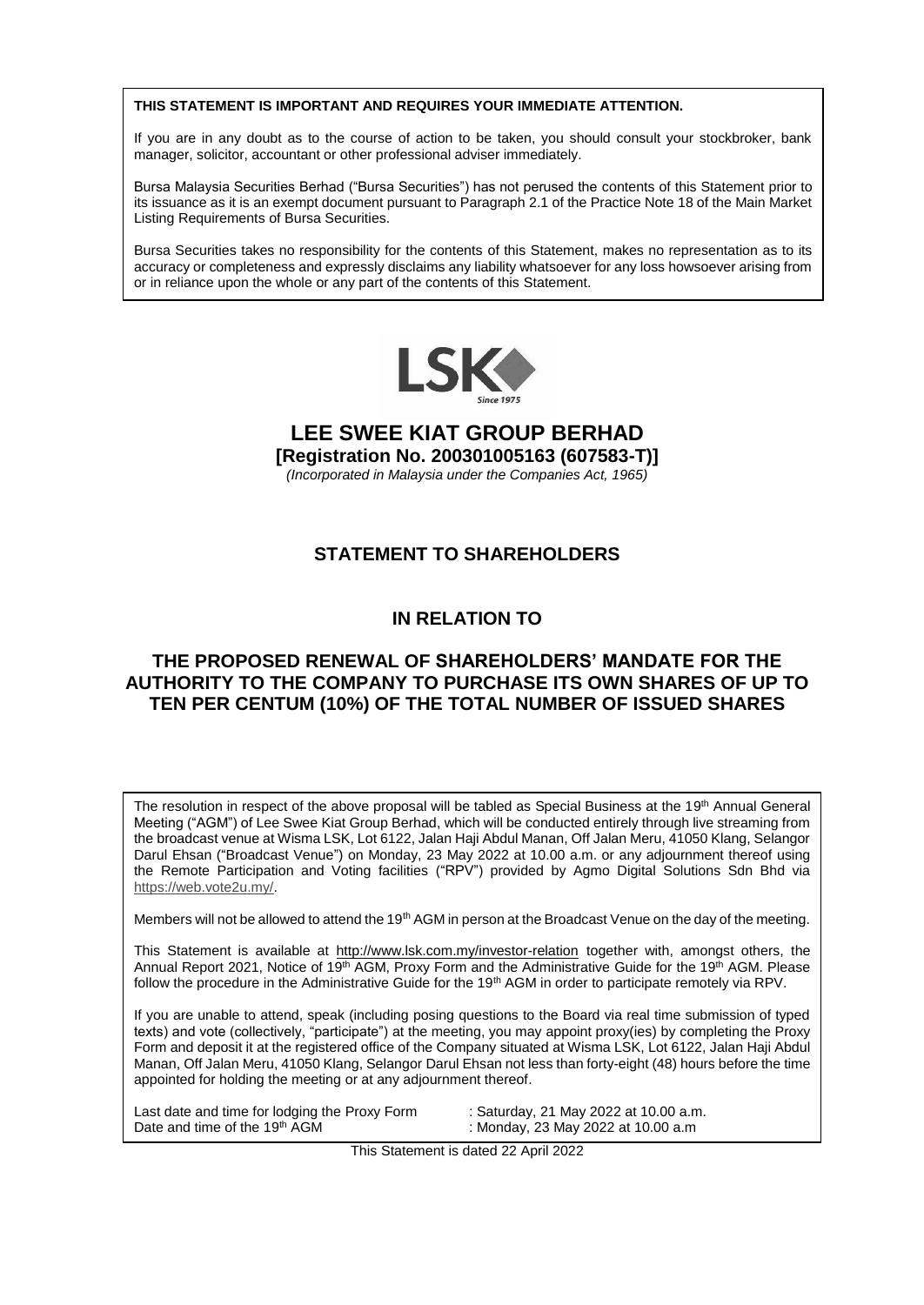## **DEFINITIONS**

Except where the context otherwise requires, the following definitions shall apply throughout this Statement:-

| Act                         |   | Companies Act 2016, as amended from time to time and any re-<br>enactment thereof (including the corresponding previous written law)                                                                                                                                   |  |  |  |  |  |
|-----------------------------|---|------------------------------------------------------------------------------------------------------------------------------------------------------------------------------------------------------------------------------------------------------------------------|--|--|--|--|--|
| AGM                         |   | <b>Annual General Meeting</b>                                                                                                                                                                                                                                          |  |  |  |  |  |
| Annual Report 2021          |   | Annual Report of LSK for the financial year ended 31 December 2021                                                                                                                                                                                                     |  |  |  |  |  |
| <b>Board</b>                |   | Board of Directors of LSK                                                                                                                                                                                                                                              |  |  |  |  |  |
| <b>Bursa Securities</b>     |   | <b>Bursa Malaysia Securities Berhad</b>                                                                                                                                                                                                                                |  |  |  |  |  |
| Statement                   |   | Statement to Shareholders of LSK dated 22 April 2022                                                                                                                                                                                                                   |  |  |  |  |  |
| <b>CMSA</b>                 |   | Capital Markets and Services Act 2007, including any amendments that<br>may be made from time to time                                                                                                                                                                  |  |  |  |  |  |
| Code                        | ÷ | Malaysian Code on Take-Overs and Mergers 2016, including any<br>amendments that may be made from time to time                                                                                                                                                          |  |  |  |  |  |
| Directors                   |   | Has the meaning given in Section 2(1) of the CMSA                                                                                                                                                                                                                      |  |  |  |  |  |
| <b>EPS</b>                  |   | Earnings per share                                                                                                                                                                                                                                                     |  |  |  |  |  |
| <b>Listing Requirements</b> |   | Main Market Listing Requirements of Bursa Securities, including any<br>amendments that may be made from time to time                                                                                                                                                   |  |  |  |  |  |
| <b>LPD</b>                  |   | 1 April 2022, being the latest practicable date prior to the printing of this<br>Statement                                                                                                                                                                             |  |  |  |  |  |
| LSK & Sons                  |   | Lee Swee Kiat & Sons Sdn Bhd                                                                                                                                                                                                                                           |  |  |  |  |  |
| LSK or the Company          |   | Lee Swee Kiat Group Berhad                                                                                                                                                                                                                                             |  |  |  |  |  |
| LSK Group or Group          |   | Lee Swee Kiat Group Berhad and its subsidiaries, collectively                                                                                                                                                                                                          |  |  |  |  |  |
| NA.                         |   | Net assets                                                                                                                                                                                                                                                             |  |  |  |  |  |
| Person(s) Connected<br>÷    |   | In relation to any person (referred to as "said Person") means such<br>person who falls under any one of the following categories:-                                                                                                                                    |  |  |  |  |  |
|                             |   | (a)<br>a family member of the said Person;                                                                                                                                                                                                                             |  |  |  |  |  |
|                             |   | (b)<br>a trustee of a trust (other than a trustee for a share scheme for<br>employees or pension scheme) under which the said Person, or a<br>family member of the said Person, is the sole beneficiary;                                                               |  |  |  |  |  |
|                             |   | (c)<br>a partner of the said Person;                                                                                                                                                                                                                                   |  |  |  |  |  |
|                             |   | (d)<br>a person, or where the person is a body corporate, the body<br>corporate or its directors, who is/are accustomed or under an<br>obligation, whether formal or informal, to act in accordance with<br>the directions, instructions or wishes of the said Person; |  |  |  |  |  |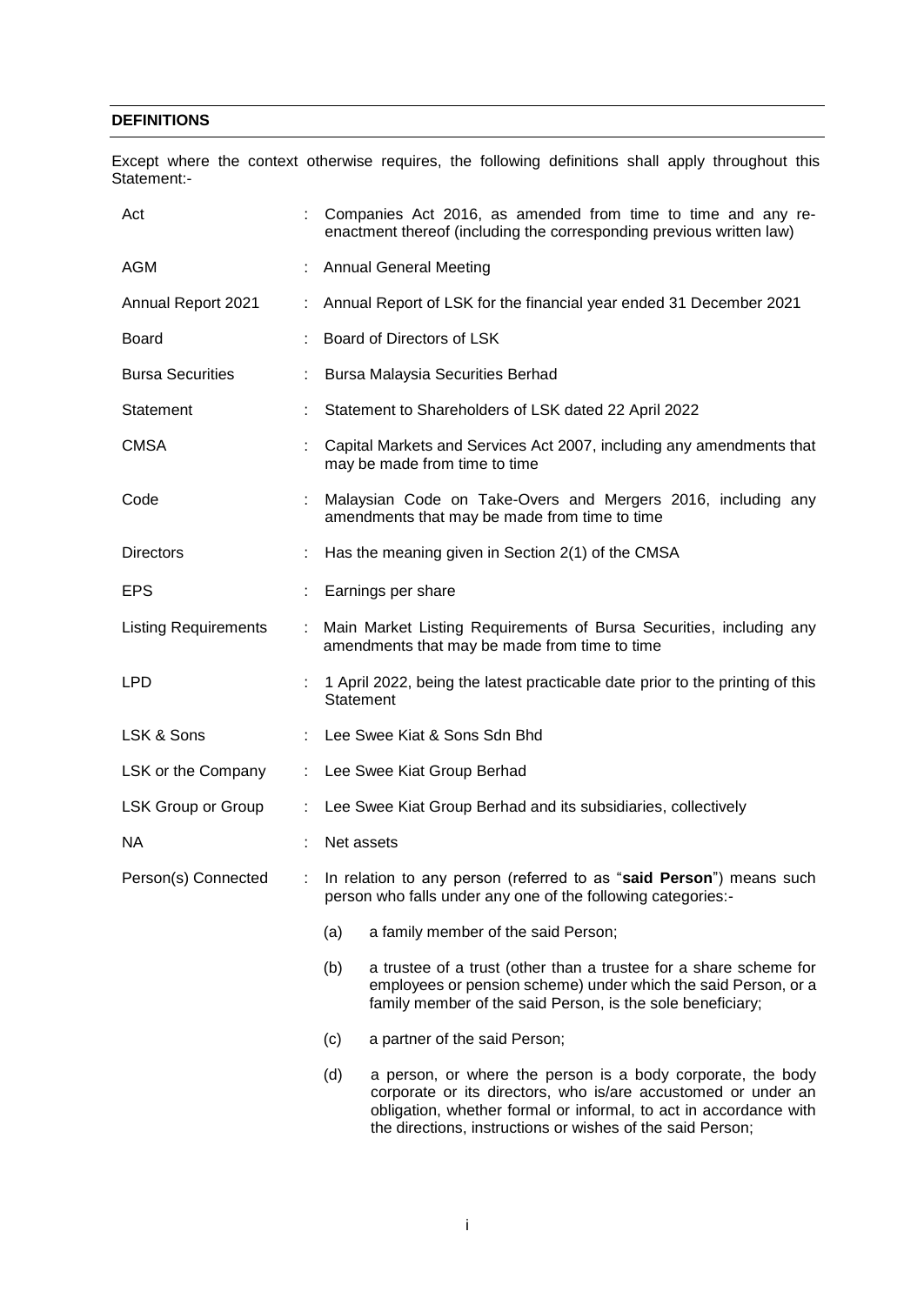|                                                        |     | (e)<br>a person, or where the person is a body corporate, the body<br>corporate or its directors, in accordance with whose directions,<br>instructions or wishes the said Person is accustomed or is under<br>an obligation, whether formal or informal, to act; |
|--------------------------------------------------------|-----|------------------------------------------------------------------------------------------------------------------------------------------------------------------------------------------------------------------------------------------------------------------|
|                                                        |     | (f)<br>a body corporate in which the said Person, or persons connected<br>with the said Person are entitled to exercise, or control the<br>exercise of, not less than 20% of the votes attached to voting<br>shares in the body corporate; or                    |
|                                                        |     | (g)<br>a body corporate which is a related corporation of the said Person.                                                                                                                                                                                       |
| Proposal                                               |     | The Proposed Renewal of Share Buy-Back Mandate                                                                                                                                                                                                                   |
| Proposed<br>Renewal of<br>Share<br>Buy-Back<br>Mandate | -11 | Proposed renewal of shareholders' mandate for the authority to the<br>Company to purchase its own shares of up to ten per centum (10%) of<br>its total number of issued shares                                                                                   |
| <b>Back</b>                                            |     | Proposed Share Buy- : Proposed purchase of up to 10% of LSK's total number of issued shares                                                                                                                                                                      |
| <b>Purchased Shares</b>                                |     | : LSK shares to be purchased by the Company pursuant to the Proposed<br>Renewal of Share Buy-Back Mandate                                                                                                                                                        |
| RM and sen                                             |     | Ringgit Malaysia and sen, respectively                                                                                                                                                                                                                           |
| Share Buy-Back                                         |     | Share buy-back/purchase of the Company's own shares                                                                                                                                                                                                              |
| SC                                                     |     | Securities Commission Malaysia                                                                                                                                                                                                                                   |
| LSK Share(s) or<br>Share(s)                            |     | Ordinary share(s) in the Company                                                                                                                                                                                                                                 |
| Shareholders                                           |     | Shareholders of the Company                                                                                                                                                                                                                                      |
| <b>Treasury Shares</b>                                 |     | LSK Shares so purchased and retained in treasury                                                                                                                                                                                                                 |

Words denoting the singular shall, where applicable, include the plural and vice versa. Words denoting the masculine gender shall, where applicable, include the feminine and neuter genders and vice versa. Any reference to persons shall include corporations, unless otherwise specified.

Any reference in this Statement to any enactment is a reference to that enactment as for the time being amended or re-enacted. Any reference to a time of a day in this Statement shall be a reference to Malaysian time, unless otherwise specified.

## **THE REMAINING OF THIS PAGE IS INTENTIONALLY LEFT BLANK**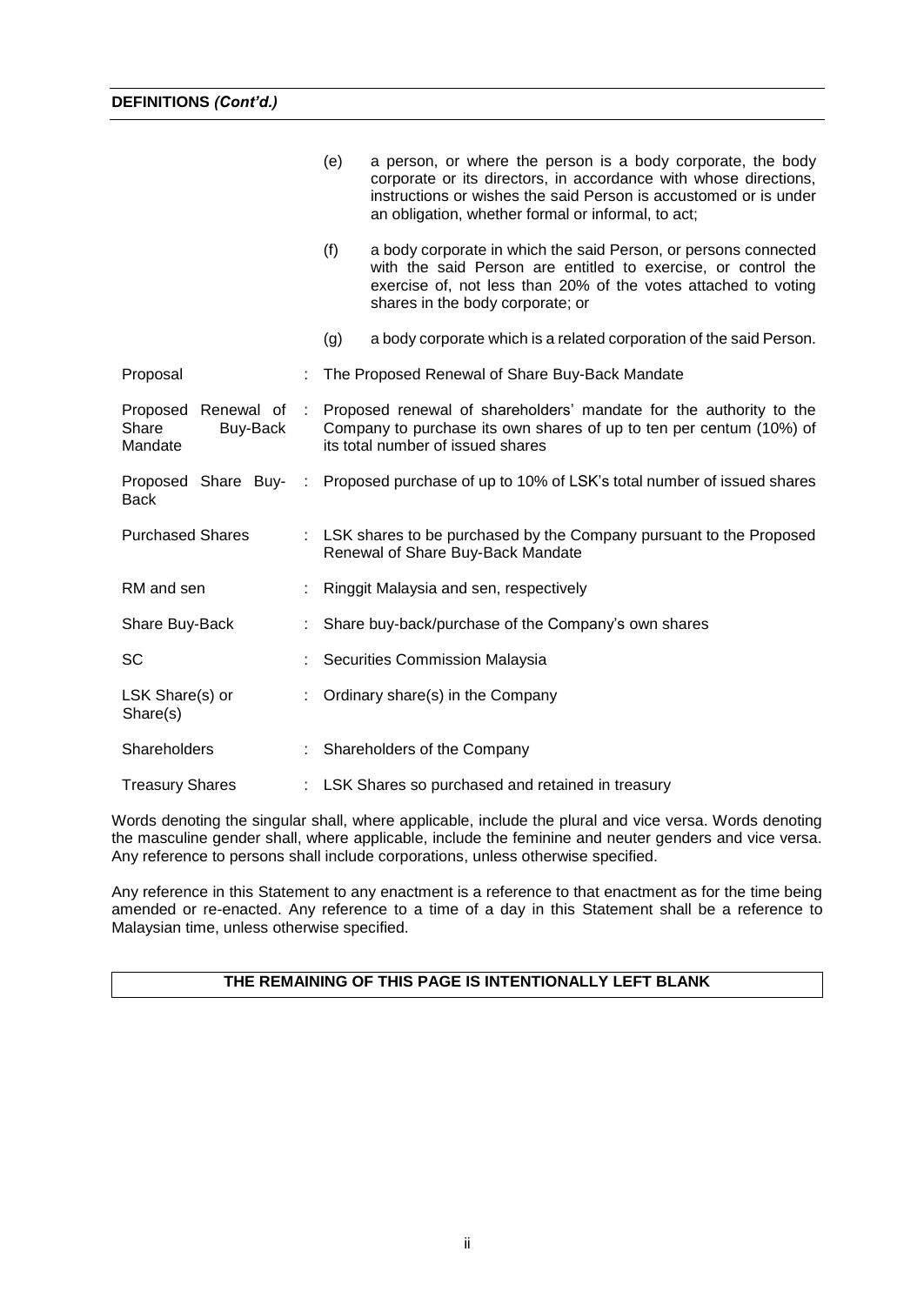## **CONTENTS**

|                   |                                        | <b>PROPOSED RENEWAL OF SHARE BUY-BACK MANDATE</b>                                                                                                                                                                                                                                                                                                                                         | <b>PAGE</b>                                                                                    |
|-------------------|----------------------------------------|-------------------------------------------------------------------------------------------------------------------------------------------------------------------------------------------------------------------------------------------------------------------------------------------------------------------------------------------------------------------------------------------|------------------------------------------------------------------------------------------------|
| 1.                | Introduction                           |                                                                                                                                                                                                                                                                                                                                                                                           | $\mathbf{1}$                                                                                   |
| 2.                |                                        | Information on the Proposed Renewal of Share Buy-Back Mandate                                                                                                                                                                                                                                                                                                                             |                                                                                                |
|                   | 2.1<br>2.2<br>2.3<br>2.4<br>2.5<br>2.6 | Details of the Proposed Renewal of Share Buy-Back Mandate<br>Maximum Number or Percentage of Shares to be Acquired<br>Maximum Amount of Funds to be Allocated and the Source of Funds<br><b>Treatment of Shares Purchased</b><br>Rationale for the Proposed Renewal of Share Buy-Back Mandate<br>Potential Advantages and Disadvantages of the Proposed Share Buy-<br><b>Back Mandate</b> | $\overline{2}$<br>$\overline{2}$<br>$\overline{c}$<br>$\frac{3}{3}$<br>$\overline{4}$          |
|                   | 2.7<br>2.8<br>2.9                      | Financial Effects to the Proposed Share Buy-Back<br>2.7.1<br><b>Share Capital</b><br>2.7.2<br>Earnings<br>2.7.3<br><b>NA</b><br>2.7.4<br><b>Working Capital</b><br>2.7.5<br><b>Dividends</b><br>2.7.6<br>Directors' and Substantial Shareholders' Shareholdings<br><b>Public Shareholding Spread</b><br>Implication of the Code                                                           | 4<br>$\mathbf 5$<br>$\mathbf 5$<br>$\frac{5}{5}$<br>5<br>6<br>$\overline{7}$<br>$\overline{7}$ |
|                   | 2.10                                   | Interests of Directors, Substantial Shareholders and Persons Connected<br>to Them                                                                                                                                                                                                                                                                                                         | $\overline{7}$                                                                                 |
|                   | 2.11                                   | Purchase, Resale or Transfer and Cancellation of LSK Shares in the Past<br>Twelve (12) Months                                                                                                                                                                                                                                                                                             | $\overline{7}$                                                                                 |
|                   | 2.12                                   | Market Price of the Company's Shares                                                                                                                                                                                                                                                                                                                                                      | $\overline{7}$                                                                                 |
| 3.                |                                        | <b>Approval Required</b>                                                                                                                                                                                                                                                                                                                                                                  | 8                                                                                              |
| 4.                |                                        | Directors' Statement and Recommendation                                                                                                                                                                                                                                                                                                                                                   | 8                                                                                              |
| 5.                | <b>AGM</b>                             |                                                                                                                                                                                                                                                                                                                                                                                           | 8                                                                                              |
| 6.                |                                        | <b>Further Information</b>                                                                                                                                                                                                                                                                                                                                                                | 8                                                                                              |
| <b>APPENDICES</b> |                                        |                                                                                                                                                                                                                                                                                                                                                                                           |                                                                                                |
| $\mathbf{I}$      |                                        | <b>Further Information</b>                                                                                                                                                                                                                                                                                                                                                                | 9                                                                                              |
| Ш                 |                                        | Ordinary Resolution to be tabled at the 19th AGM of LSK in relation to the Proposed                                                                                                                                                                                                                                                                                                       | 10                                                                                             |

Renewal of Share Buy-Back Mandate

iii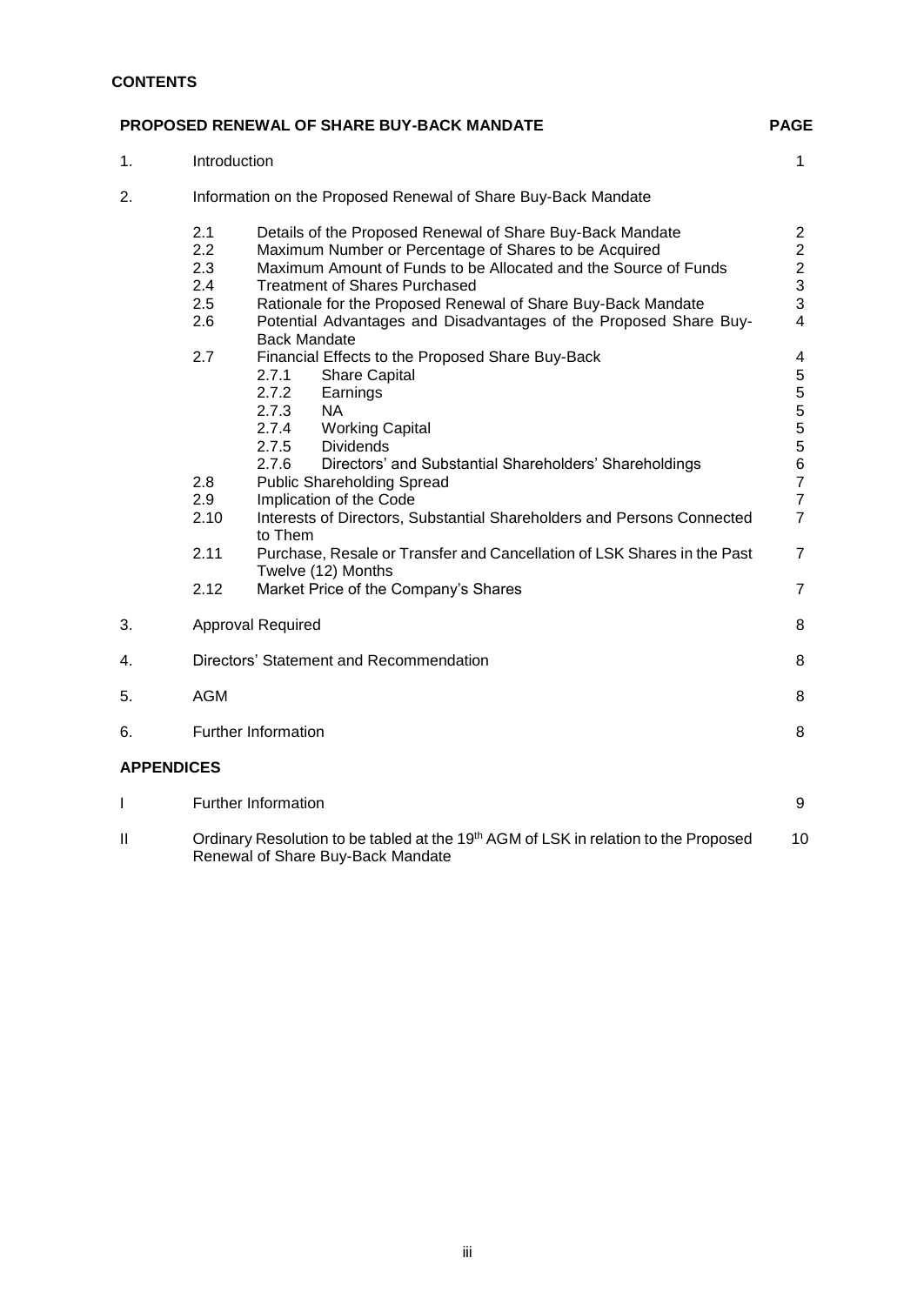

**LEE SWEE KIAT GROUP BERHAD [Registration No. 200301005163 (607583-T)]**

*(Incorporated in Malaysia under the Companies Act, 1965)*

**Registered Office:**

Wisma LSK, Lot 6122 Jalan Haji Abdul Manan Off Jalan Meru 41050 Klang Selangor Darul Ehsan

22 April 2022

### **Board of Directors:**

Lee Ah Bah @ Lee Swee Kiat *(Executive Chairman)* Lee Kong Hooi *(Non-Independent Non-Executive Director/Deputy Chairman)* Dato' Lee Kong Sim *(Managing Director)* Lee Kong Yam *(Executive Director)* Wong Yoke San *(Senior Independent Non-Executive Director)* Seow Nyoke Yoong *(Independent Non-Executive Director)* Ng Fong Fong *(Independent Non-Executive Director)* Tan Kuin Luan *(Alternate Director to Lee Ah Bah @ Lee Swee Kiat)*

## **To: The Shareholders of LSK**

Dear Sir/Madam,

## **PROPOSED RENEWAL OF SHARE BUY-BACK MANDATE**

## **1. INTRODUCTION**

At the Eighteenth ("18<sup>th"</sup>) AGM of the Company held on 24 May 2021, the Company had obtained the shareholders' mandate for the Proposed Share Buy-Back by LSK of up to 10% of the total number of issued shares of the Company at any point of time through Bursa Securities.

The aforesaid mandate shall lapse at the conclusion of the forthcoming Nineteenth ("19<sup>th"</sup>) AGM unless the approval for its renewal is obtained from the shareholders at the forthcoming 19<sup>th</sup> AGM.

On 4 April 2022, the Company announced to Bursa Securities that the Company proposes to seek shareholders' approval on the Proposal at the forthcoming 19<sup>th</sup> AGM.

The purpose of this Statement is to provide you with relevant details of the Proposal and to seek your approval for the ordinary resolution pertaining to the Proposed Renewal of Share Buy-Back Mandate to be tabled at the forthcoming  $19<sup>th</sup>$  AGM of the Company, which will be held on 23 May 2022. This Statement is available at <http://www.lsk.com.my/investor-relation> together with, the Annual Report 2021, Notice of 19<sup>th</sup> AGM, Proxy Form and the Administrative Guide for the 19<sup>th</sup> AGM.

#### **SHAREHOLDERS ARE ADVISED TO READ THE CONTENT OF THIS STATEMENT CAREFULLY BEFORE VOTING ON THE RESOLUTION PERTAINING TO THE PROPOSAL AT THE FORTHCOMING 19 TH AGM.**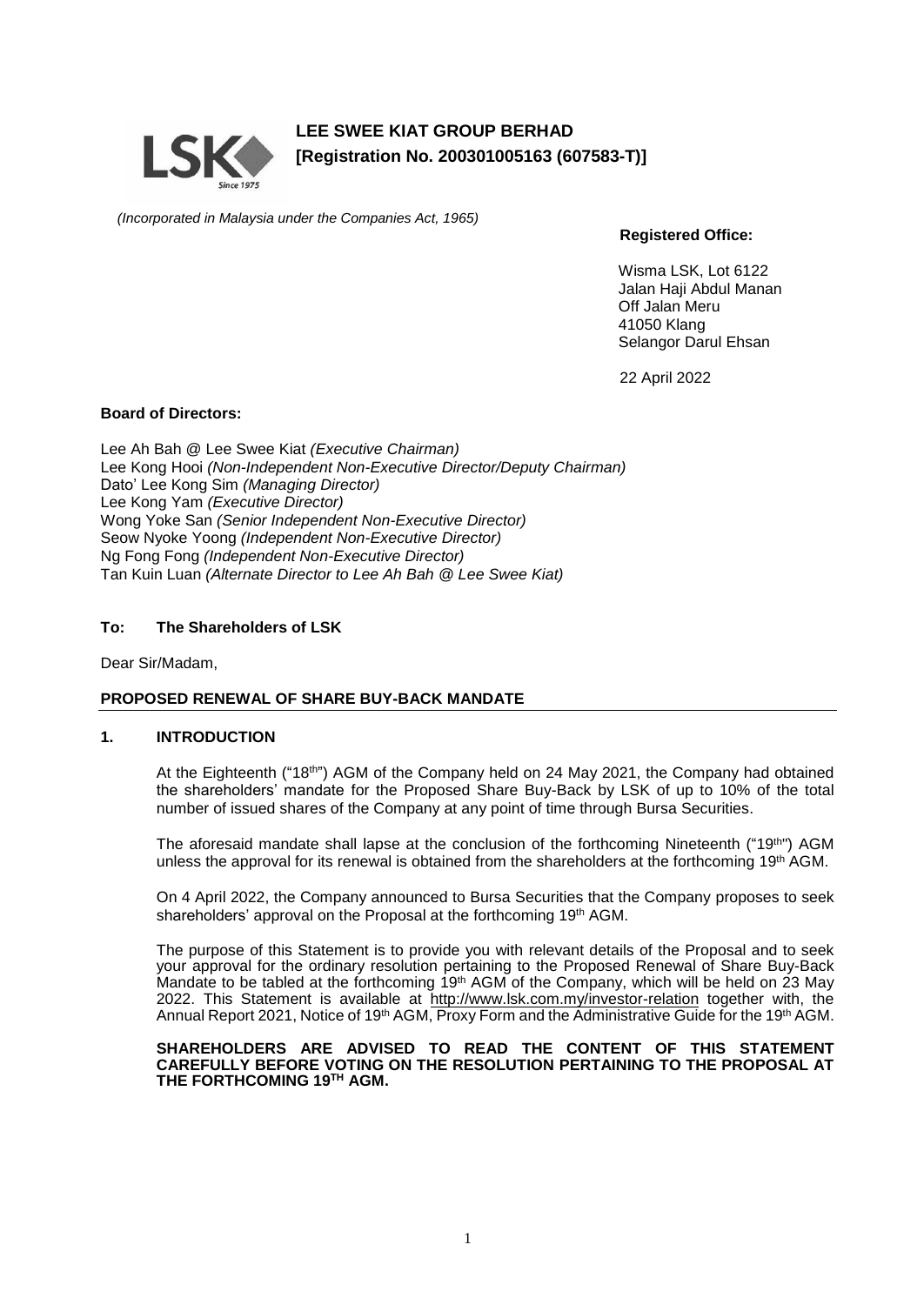#### **2. INFORMATION ON THE PROPOSED RENEWAL OF SHARE BUY-BACK MANDATE**

#### **2.1 Details of the Proposed Renewal of Share Buy-Back Mandate**

The Company had at its 18<sup>th</sup> AGM held on 24 May 2021 obtained the shareholders' mandate for the Company's Proposed Share Buy-Back and the said mandate will lapse at the conclusion of the forthcoming 19<sup>th</sup> AGM of the Company unless the mandate is renewed.

The Company proposes to seek shareholders' approval at the forthcoming 19<sup>th</sup> AGM for the Proposed Renewal of Share Buy-Back Mandate.

The approval from the shareholders would be effective immediately upon the passing of the ordinary resolution for the Proposed Renewal of Share Buy-Back Mandate at the forthcoming 19<sup>th</sup> AGM and shall continue to be in force until:-

- (a) the conclusion of the next AGM of the Company following the general meeting at which such resolution is passed at which time it will lapse, unless by an ordinary resolution passed at that meeting, the authority is renewed, either unconditionally or subject to conditions; or
- (b) the expiration of the period within which the next AGM of the Company is required by law to be held; or
- (c) revoked or varied by ordinary resolution passed by the shareholders in a general meeting;

whichever occurs first.

### **2.2 Maximum Number or Percentage of Shares to be Acquired**

The maximum number of LSK Shares which may be purchased by the Company shall not exceed ten per centum (10%) of the total number of issued shares of the Company in compliance with Paragraph 12.09 of the Listing Requirements.

As at the LPD, the maximum number of Shares which may be purchased and/or held by the Company will be as follows:-

|                                                                                                               | No. of Shares             |
|---------------------------------------------------------------------------------------------------------------|---------------------------|
| Total number of issued shares of LSK                                                                          | 167,815,704               |
| 10% of the total number of issued shares<br>Total number of treasury shares held by LSK                       | 16,781,570<br>(6,060,400) |
| Maximum number of shares which may be purchased in respect<br>of this Proposed Renewal Share Buy-Back Mandate | 10,721,170                |

The actual number of LSK Shares to be purchased by the Company pursuant to the Proposed Renewal of Share Buy-Back Mandate, the total amount of funds involved for each purchase and the timing of the purchase(s) will depend on inter-alia, the market conditions and sentiments as well as the availability of financial resources and the availability of the retained profits of the Company at the time of the purchase(s).

## **2.3 Maximum Amount of Funds to be Allocated and the Source of Funds**

The funding for the Proposed Renewal of Share Buy-Back Mandate will be from internally generated funds or external borrowings or a combination of both, and the maximum amount of funds to be used for the purchase of LSK Shares pursuant to the Proposed Share Buy-Back shall not exceed the retained profits of the Company.

The retained profits of the Company based on the Audited Financial Statements for the financial year ended 31 December 2021 was RM49.173 million.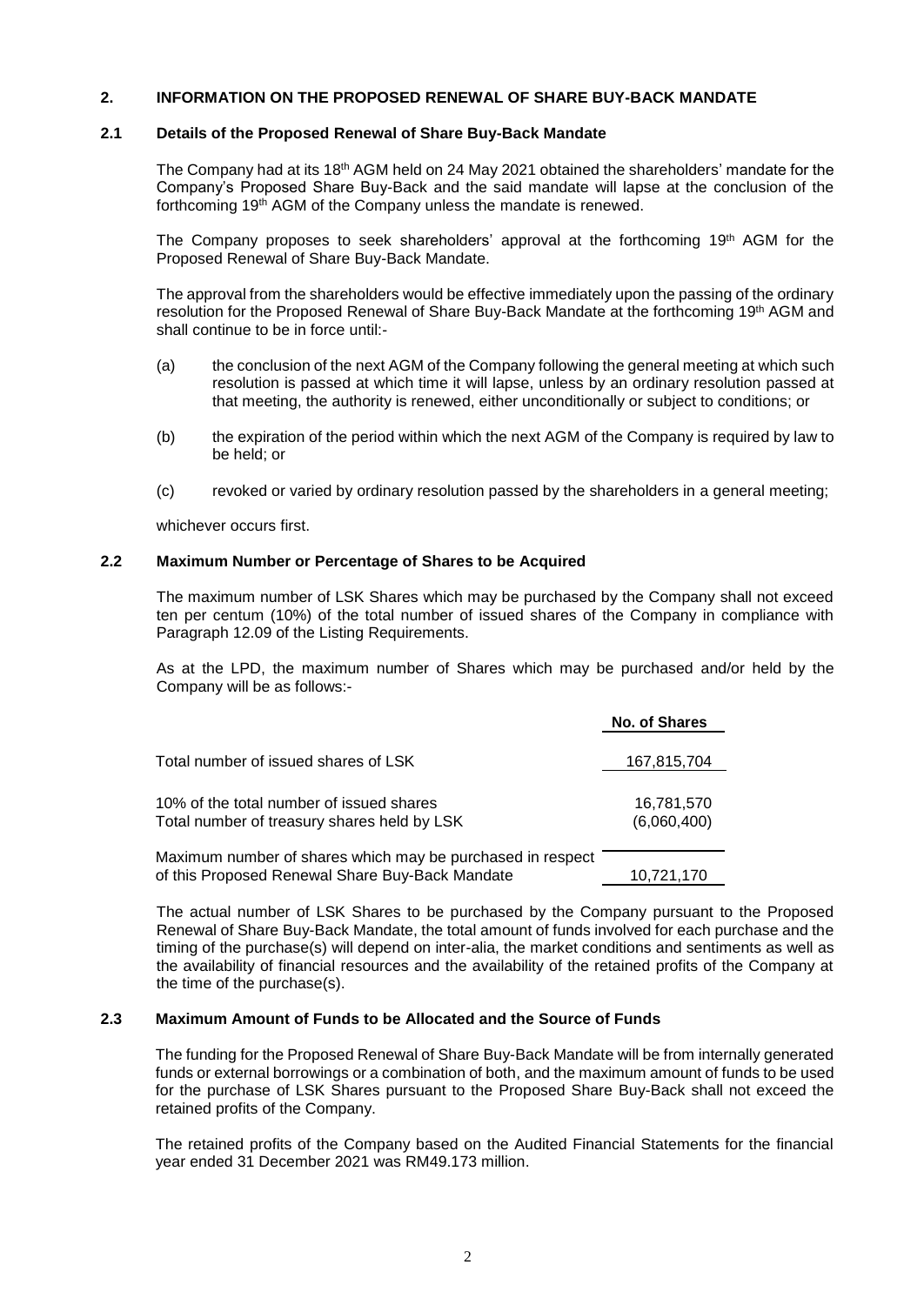The Proposed Share Buy-Back, if funded through internally-generated funds, is not expected to have a material impact on the cash flow position of the Company. In the event the Company purchases and holds its own Shares using external borrowings, the Board will ensure that the Company has sufficient funds to repay the external borrowings and the repayment is not expected to have a material effect on the cash flow of the Company. In addition, the Board will ensure that the Company satisfies the solvency test as stated in Section 112(2) of the Act before implementing the Proposed Share Buy-Back.

## **2.4 Treatment of Shares Purchased**

In accordance with Section 127(4) of the Act, the Directors may, at its discretion, deal with the Shares in the following manner:-

- (a) to cancel all or part of the Purchased Shares; or
- (b) to retain all or part of the Purchased Shares as treasury shares as defined in Section 127 of the Act.

Based on Section 127(7) of the Act, where such Purchased Shares are held as treasury shares, our Directors may at their discretion:-

- (a) distribute all or part of the treasury shares as dividends to our shareholders, such dividends to be known as "share dividends";
- (b) resell all or part of the treasury shares in accordance with the Listing Requirements;
- (c) transfer all or part of the treasury shares for the purposes of or under an employees' share scheme established by the Company and/or its subsidiaries;
- (d) transfer all or part of the treasury shares as purchase consideration;
- (e) cancel all or part of the treasuary shares;
- (f) sell, transfer or otherwise use the treasury shares for such other purposes as the Minister charged with the responsibility for companies may by order prescribe; and/or
- (g) deal with the treasury shares in the manners as allowed by the the Act, Listing Requirements, applicable laws, rules, regulations, guidelines, requirements and/or orders of any relevant authorities from time to time being in force.

While the Purchased Shares are held as treasury shares, the treasury shares shall not be taken into account in calculating the number or percentage of shares, or of a class of shares in our Company for any purposes including, without limiting the generality of the provision of Section 127 of the Act, the provisions of any law or the requirements of the Company's Constitution or the Listing Requirements on substantial shareholdings, takeovers, notices, the requisitioning of meetings, the quorum for a meeting and the result of a vote on a resolution at a meeting. An immediate announcement will be made to Bursa Securities in respect of the intention of the Board on the treatments of the Purchased Shares, i.e. notification of purchase, resale or transfer or cancellation of the Purchased Shares as per the Listing Requirements.

As at the date of this Statement, the Board has yet to make any decision with regards to the treatment of the Shares so purchased in the future.

Where the Directors resolve to cancel the Shares so purchased or cancel any treasury shares, the number of the Company's issued shares shall be diminished by the cancellation of the Shares so cancelled. It is pertinent to note that the cancellation of Shares made pursuant to Section 127(15) of the Act shall not be deemed to be a reduction in share capital.

## **2.5 Rationale for the Proposed Share Buy-Back**

The Proposed Share Buy-Back will enable the Company to utilise its surplus financial resources to purchase its own Shares from the open market of Bursa Securities. The Proposed Share Buy-Back, if implemented, may also assist in stabilising the supply and demand as well as the market price of the Shares traded on Bursa Securities.

The Purchased Shares, whether to be held as treasury shares or subsequently cancelled, will effectively reduce the number of Shares carrying voting and participation rights. Therefore, the shareholders of the Company may enjoy an increase in the value of their investment in the Company due to improvement to the consolidated EPS and/or NA per Share, as a result of the decreased share capital base used for the computation of the EPS and NA.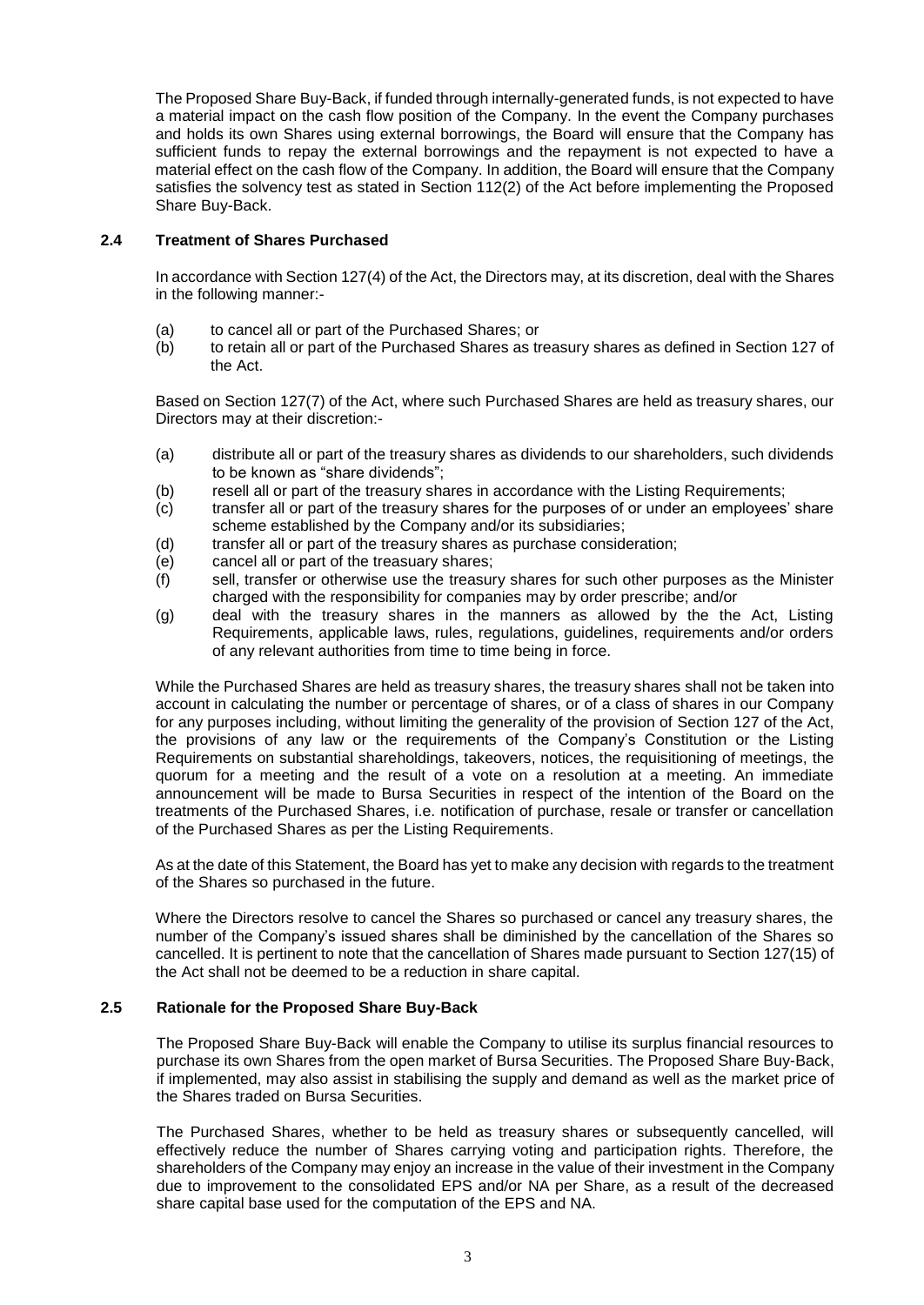The Purchased Shares can be held as treasury shares and resold on the stock market of Bursa Securities at a higher price with the intention of realising capital gain without affecting the total number of issued shares of the Company. Should any treasury shares be distributed as share dividends, this would serve to reward the shareholders of the Company.

## **2.6 Potential Advantages and Disadvantages of the Proposed Share Buy-Back**

## **(a) Advantages**

- (i) The Proposed Share Buy-Back, if implemented, will enable the Company to stabilise the supply and demand of LSK Shares traded on Bursa Securities which will reduce the volatility of LSK Share prices. The stability of LSK Share prices is important to maintain investors' confidence in order to facilitate future fund-raising exercises of the Company via the equity market;
- (ii) The decrease of share capital base (in respect of Shares so purchased which are held as treasury shares or then cancelled) may improve the consolidated EPS and NA per Share;
- (iii) The Board would have the flexibility to utilise its financial resources not immediately required for other use to purchase LSK Shares. LSK may have the opportunity for potential capital gains if the purchased LSK shares which are retained as treasury shares are resold at prices higher than their purchase price and consequently increases the NA of the Company; and
- (iv) In the event that the treasury shares are distributed as share dividends by the Company, it may then serve to reward the shareholders of LSK.

## **(b) Disadvantages**

- (i) The Proposed Share Buy-Back, if implemented, will reduce the retained profits available for distribution as cash dividends and/or bonus issue(s) to the shareholders if the Shares so purchased are cancelled;
- (ii) If the Proposed Share Buy-Back is funded by bank borrowings, the Company's net cash flow may decline to the extent of the interest costs associated with such borrowings;
- (iii) The funds allocated for the Proposed Share Buy-Back may result in LSK Group foregoing other investment opportunities that may emerge in the future; and
- (iv) The working capital of the Group may also be affected, as any purchase of LSK Shares will reduce the Group's working capital depending on the actual number of shares purchased and their purchase price.

The Proposed Share Buy-Back, however, is not expected to have any potential material disadvantages to the Company and its shareholders, as it will be implemented only after in-depth consideration of the financial resources of the Company which need to be balanced against investment opportunities and other proposals that can enhance the value to its shareholders. The Board is mindful of the interests of the Company and its shareholders with respect to the above exercise.

## **2.7 Financial Effects to the Proposed Share Buy-Back**

The financial effects of the Proposed Share Buy-Back on the share capital, earnings, NA, working capital, dividends and shareholdings of Directors and Substantial Shareholders of the Company or Group are set out below:-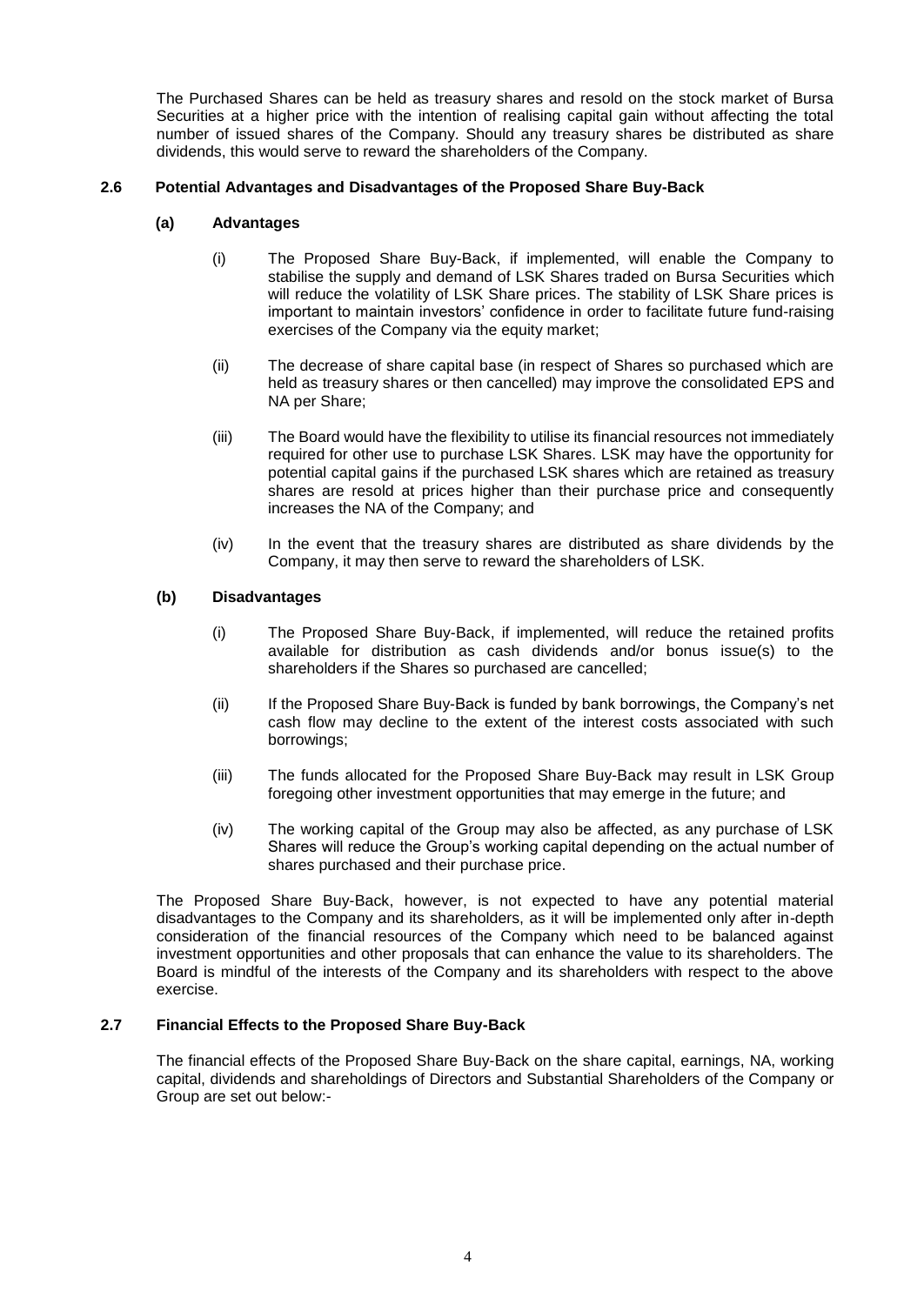## **2.7.1 Share Capital**

The effect of the Proposed Share Buy-Back on the issued share capital of the Company will depend on whether the Purchased Shares are cancelled or retained as treasury shares. The Proposed Share Buy-Back will result in a reduction of the issued shares capital of the Company if the Purchased Shares are cancelled.

In the event the Proposed Share Buy-Back is carried out in full and all the Purchased Shares are cancelled, the present issued share capital of the Company will be reduced by the number of Shares so cancelled as follows:-

|                                                                                            | <b>No. of Shares</b> |
|--------------------------------------------------------------------------------------------|----------------------|
| Existing share capital as at LPD (inclusive of 6,060,400                                   |                      |
| treasury shares)                                                                           | 167.815.704          |
| Assuming all the Purchased Shares pursuant to the<br>Proposed Share Buy-Back are cancelled | (16,781,570)         |
| Resultant ordinary issued share capital                                                    | 151,034,134          |

Conversely, if all the Purchased Shares are retained as treasury shares, the Proposed Share Buy-Back will not have any effect on the issued share capital of LSK. Nevertheless, certain rights attached to the Purchased Shares are suspended while they are held as treasury shares.

## **2.7.2 Earnings**

The effect of the Proposed Share Buy-Back on the EPS of the LSK Group is dependent on the number and the purchase price of LSK Shares, the effective funding cost and/or interest income foregone in connection with funding such Purchased Shares.

If the Purchased Shares are retained as treasury shares or cancelled subsequently, the number of shares applied in the computation of the EPS will be reduced and this may improve the consolidated EPS of LSK Group.

## **2.7.3 NA**

The effect of the Proposed Share Buy-Back on the NA of the LSK Group is dependent on the number of Purchased Shares, the purchase price of LSK Shares, the effective cost of funding and the treatment of the shares purchased.

The Proposed Share Buy-Back will reduce the NA per Share if the purchase price is more than the NA per Share at the time of purchase. On the contrary, the NA per Share will increase if the purchase price is less than the NA per Share at the time of purchase.

#### **2.7.4 Working Capital**

The Proposed Share Buy-Back as and when implemented, will result in an outflow of cash and thereby reduce the working capital and cash flow of LSK Group. The quantum of the reduction in working capital is dependent on the purchase prices and the number of LSK Shares purchased.

However, for the LSK Shares so purchased and kept as treasury shares, upon resale at a higher selling price than the initial purchase price, the working capital and cash flow of the Company will increase. The quantum of the increase in the working capital and cash flow will depend on the actual selling price of the treasury shares and the number of treasury shares resold.

#### **2.7.5 Dividends**

The Proposed Share Buy-Back is not expected to have any impact on the dividend payment as the Board will take into consideration the Company's profit, cash flow and the capital commitments before proposing any dividend payment.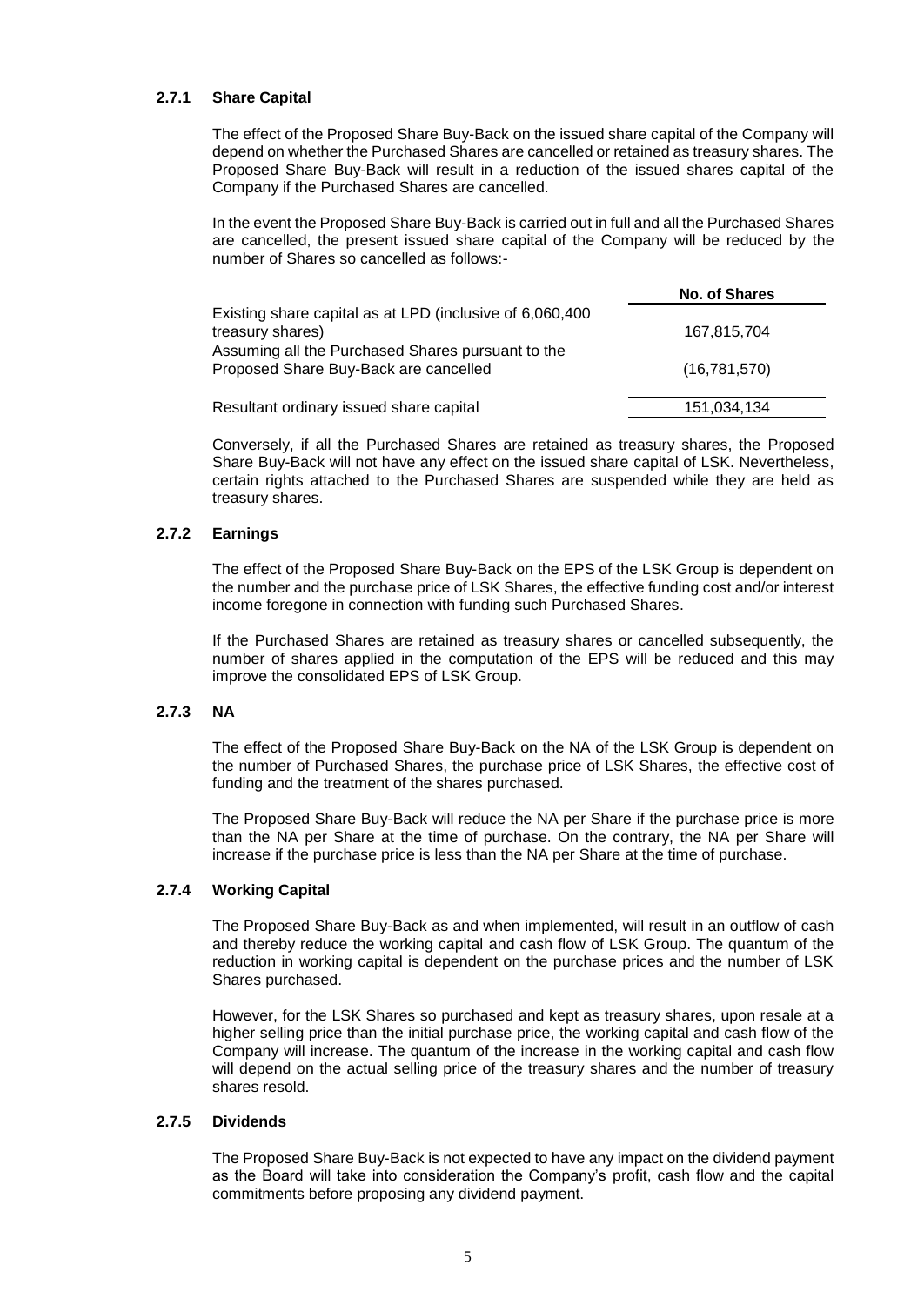## **2.7.6 Directors' and Substantial Shareholders' Shareholdings**

Based on the Register of Directors' Shareholdings and Register of Substantial Shareholders of the Company as at LPD and assuming that the Proposed Share Buy-Back is implemented up to 10% of the total number of issued shares and that the Purchased Shares are from the shareholders other than the Directors and Substantial Shareholders of LSK, the effect of the Proposed Share Buy-Back on the shareholdings of the Directors and Substantial Shareholders of LSK are set out below:-

|                                 | Number of Shares held as at LPD* |       |                 |       | After Proposed Share Buy-Back^ |       |                 |       |
|---------------------------------|----------------------------------|-------|-----------------|-------|--------------------------------|-------|-----------------|-------|
|                                 | <b>Direct</b>                    | %     | <b>Indirect</b> | $\%$  | <b>Direct</b>                  | %     | <b>Indirect</b> | %     |
| <b>Directors</b>                |                                  |       |                 |       |                                |       |                 |       |
| Lee Ah Bah @ Lee Swee Kiat      | 3,000,000                        | .85   | 85,978,700 (1)  | 53.15 | 3,000,000                      | 1.99  | 85,978,700 (1)  | 56.93 |
| Lee Kong Hooi                   |                                  |       |                 |       |                                |       |                 |       |
| Lee Kong Yam                    | ,519,700                         | 0.94  | 85,978,700 (1)  | 53.15 | 1,519,700                      | 1.01  | 85,978,700 (1)  | 56.93 |
| Dato' Lee Kong Sim              | 11,250,000                       | 6.95  | 85,978,700 (1)  | 53.15 | 11,250,000                     | 7.45  | 85,978,700 (1)  | 56.93 |
| Tan Kuin Luan                   |                                  |       | 85,978,700 (1)  | 53.15 |                                | ۰     | 85,978,700 (1)  | 56.93 |
| Seow Nyoke Yoong                |                                  |       |                 |       |                                |       |                 |       |
| Wong Yoke San                   |                                  |       |                 | ٠     |                                | ۰     |                 |       |
| Ng Fong Fong                    | ۰                                |       |                 | ۰     |                                | ۰     | ۰               |       |
|                                 |                                  |       |                 |       |                                |       |                 |       |
| <b>Substantial Shareholders</b> |                                  |       |                 |       |                                |       |                 |       |
| LSK & Sons                      | 85,978,700                       | 53.15 |                 |       | 85,978,700                     | 56.93 |                 |       |
| Lee Ah Bah @ Lee Swee Kiat      | 3,000,000                        | 1.85  | 85,978,700 (1)  | 53.15 | 3,000,000                      | 1.99  | 85,978,700 (1)  | 56.93 |
| Lee Kong Yam                    | 1,519,700                        | 0.94  | 85,978,700 (1)  | 53.15 | 1,519,700                      | 1.01  | 85,978,700 (1)  | 56.93 |
| Dato' Lee Kong Sim              | 11,250,000                       | 6.95  | 85,978,700 (1)  | 53.15 | 11,250,000                     | 7.45  | 85,978,700 (1)  | 56.93 |
| Tan Kuin Luan                   |                                  |       | 85,978,700 (1)  | 53.15 |                                | ۰.    | 85,978,700 (1)  | 56.93 |

Notes:-

Based on total number of issued shares of the Company (excluding 6,060,400 treasury shares as at LPD).

<sup>^</sup> On the assumption that the Proposed Share Buy-Back is implemented in full, i.e. up to 10% of the total number of issued shares of the Company, the Purchased Shares are held as treasury shares and that the Directors and the substantial shareholders' shareholdings in LSK remain unchanged.

(1) Deemed interested by virtue of his/her interest in LSK & Sons pursuant to Section 8 of the Act.<br>(2) Deemed interested through shares held by spouse and daughter pursuant to Section 59(11)(c)

Deemed interested through shares held by spouse and daughter pursuant to Section 59(11)(c) of the Act.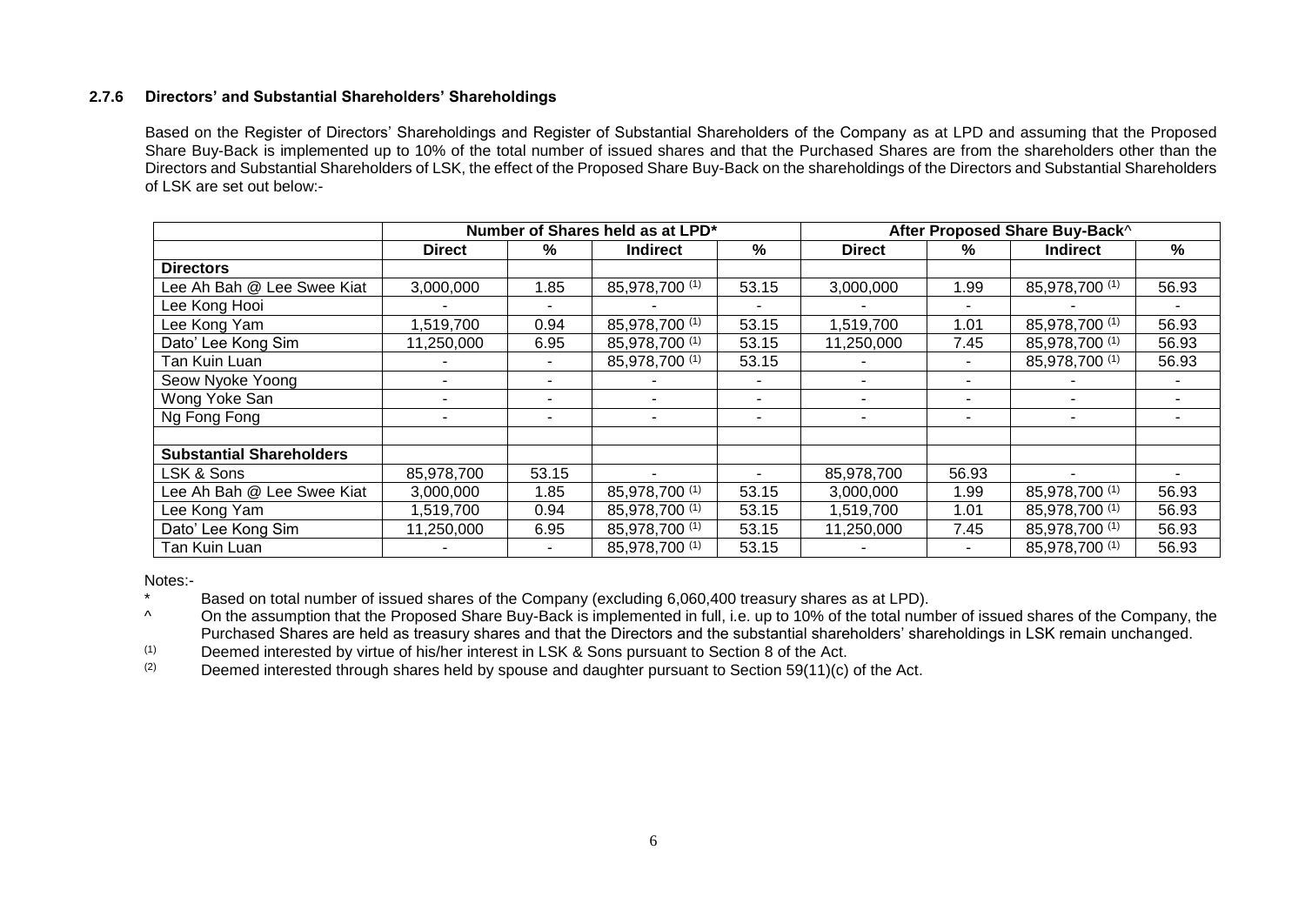#### **2.8 Public Shareholding Spread**

As at LPD, the public shareholding spread of the Company was 37.10%. The Proposed Share Buy-Back will be carried out in accordance with the prevailing laws at the time of the purchase including compliance with 25% public shareholding spread as required under Paragraph 8.02(1) of the Listing Requirements.

The Board will endeavour to ensure that the Company complies with the public shareholding spread requirements and shall not buy back the Company's Shares if the purchase would result in the public shareholding spread requirements not being met.

### **2.9 Implication of the Code**

Based on the Company's Register of Substantial Shareholders as at LPD, LSK & Sons and its parties acting in concert, collectively hold more than 50% of the issued share capital of the Company. As such, the Proposed Renewal of Share Buy-Back Mandate is not expected to have any implication pursuant to the Code.

### **2.10 Interests of Directors, Substantial Shareholders and Persons Connected to Them**

None of the Directors and/or Substantial Shareholders and/or Persons Connected to them, has any interest, direct or indirect, in the Proposed Renewal of Share Buy-Back Mandate or the subsequent resale of the Treasury Shares (if any).

### **2.11 Purchase, Resale or Transfer and Cancellation of LSK Shares in the Past Twelve (12) Months**

As at LPD, the Company had purchased a total of 6,060,400 of its own Shares and retained as treasury shares in accordance with the provisions of Section 127 of the Act.

As at the date of this Statement, the Company had not resold or transferred any treasury shares on Bursa Securities. No cancellation of Purchased Shares was made in the past twelve (12) months preceding the LPD.

The Company has not made any purchase of its own Shares in the past twelve (12) months preceding the LPD.

## **2.12 Market Price of the Company's Shares**

The following table sets out the monthly highest and lowest prices of LSK Shares traded on Bursa Securities for the preceding twelve (12) months from April 2021 to March 2022:-

|           | Highest (RM) | Lowest (RM) |
|-----------|--------------|-------------|
| $2021: -$ |              |             |
| April     | 1.030        | 0.865       |
| May       | 0.950        | 0.860       |
| June      | 0.865        | 0.760       |
| July      | 0.930        | 0.770       |
| August    | 0.910        | 0.820       |
| September | 1.030        | 0.850       |
| October   | 0.900        | 0.790       |
| November  | 0.875        | 0.790       |
| December  | 0.835        | 0.760       |
| $2022: -$ |              |             |
| January   | 0.910        | 0.760       |
| February  | 0.875        | 0.790       |
| March     | 0.810        | 0.770       |

(Source: [https://www.investing.com/equities/lee-swee-kiat-group-bhd-historical-data\)](https://www.investing.com/equities/lee-swee-kiat-group-bhd-historical-data)

The last transacted market price of LSK Shares on 1 April 2022 (being the LPD) was RM0.79.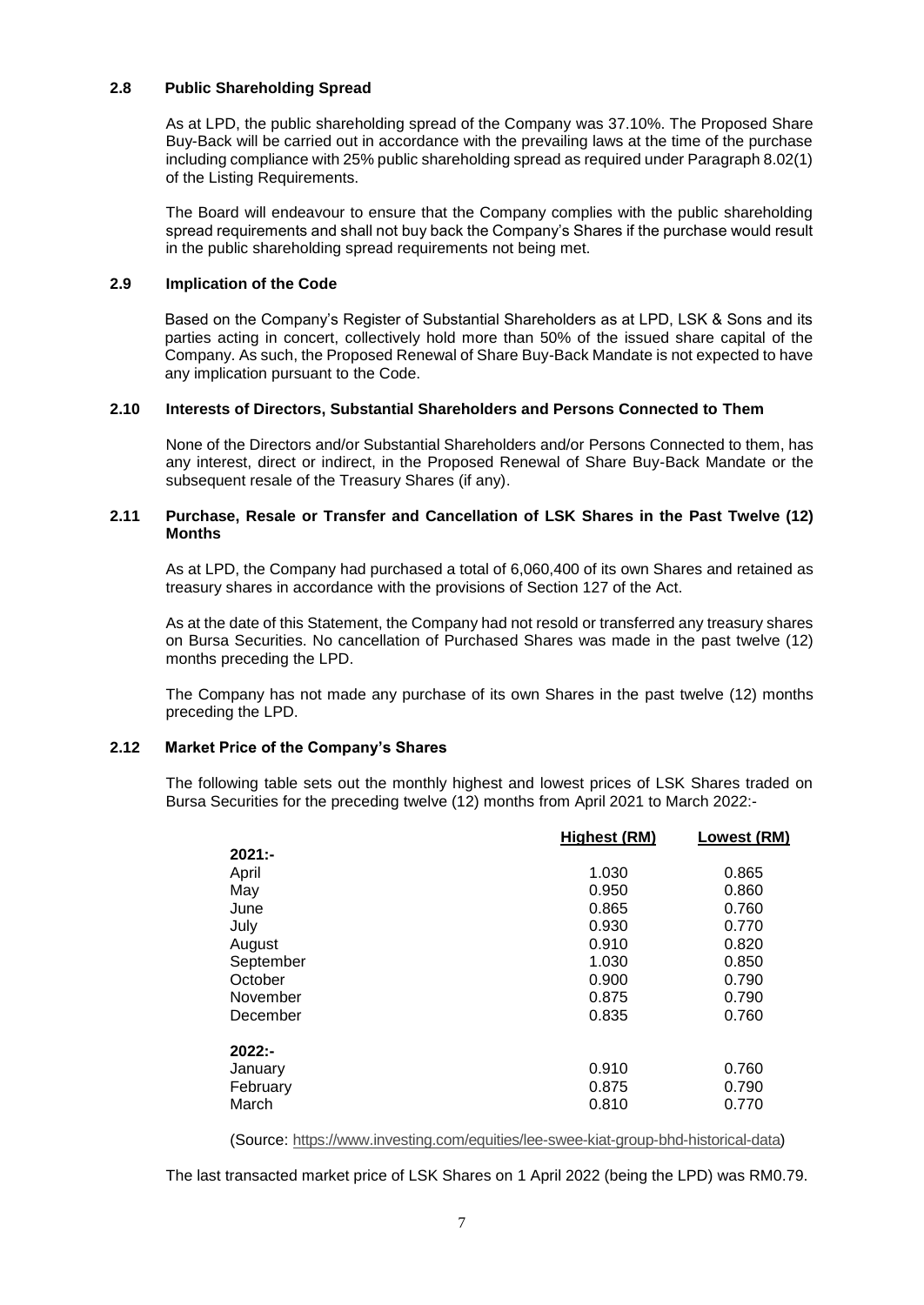## **3. APPROVAL REQUIRED**

The Proposed Renewal of Share Buy-Back Mandate is solely subject to the approval of the shareholders of the Company at the forthcoming 19<sup>th</sup> AGM to be convened.

## **4. DIRECTORS' STATEMENT AND RECOMMENDATION**

After due consideration of the Proposed Renewal of Share Buy-Back Mandate, the Directors are of the opinion that the Proposed Renewal of Share Buy-Back Mandate is in the best interest of the LSK Group. Accordingly, the Directors recommend that you vote in favour of the ordinary resolution pertaining to the Proposed Renewal of Share Buy-Back Mandate to be tabled at the forthcoming 19<sup>th</sup> AGM.

#### **5. AGM**

The ordinary resolution in respect of the Proposed Renewal of Share Buy-Back Mandate will be tabled as Special Business at the forthcoming  $19<sup>th</sup>$  AGM. This Statement is available at <http://www.lsk.com.my/investor-relation> together with, amongst others, the Annual Report 2021, Notice of 19<sup>th</sup> AGM, Proxy Form and the Administrative Guide for the 19<sup>th</sup> AGM.

The 19<sup>th</sup> AGM will be conducted entirely through live streaming from the broadcast venue at Wisma LSK, Lot 6122, Jalan Haji Abdul Manan, Off Jalan Meru, 41050 Klang, Selangor Darul Ehsan on Monday, 23 May 2022 at 10.00 a.m. or any adjournment thereof using the RPV provided by Agmo Digital Solutions Sdn Bhd via [https://web.vote2u.my/.](https://web.vote2u.my/)

If you are unable to participate at the AGM, you may appoint proxy(ies) by completing the Proxy Form and deposit it at the registered office of the Company situated at Wisma LSK, Lot 6122, Jalan Haji Abdul Manan, Off Jalan Meru, 41050 Klang, Selangor Darul Ehsan not less than forty-eight (48) hours before the time appointed for holding the meeting or at any adjournment thereof.

## **6. FURTHER INFORMATION**

Shareholders are advised to refer to the Appendix in this Statement for further information.

Yours faithfully For and on behalf of the Board of Directors **LEE SWEE KIAT GROUP BERHAD**

**WONG YOKE SAN** Senior Independent Non-Executive Director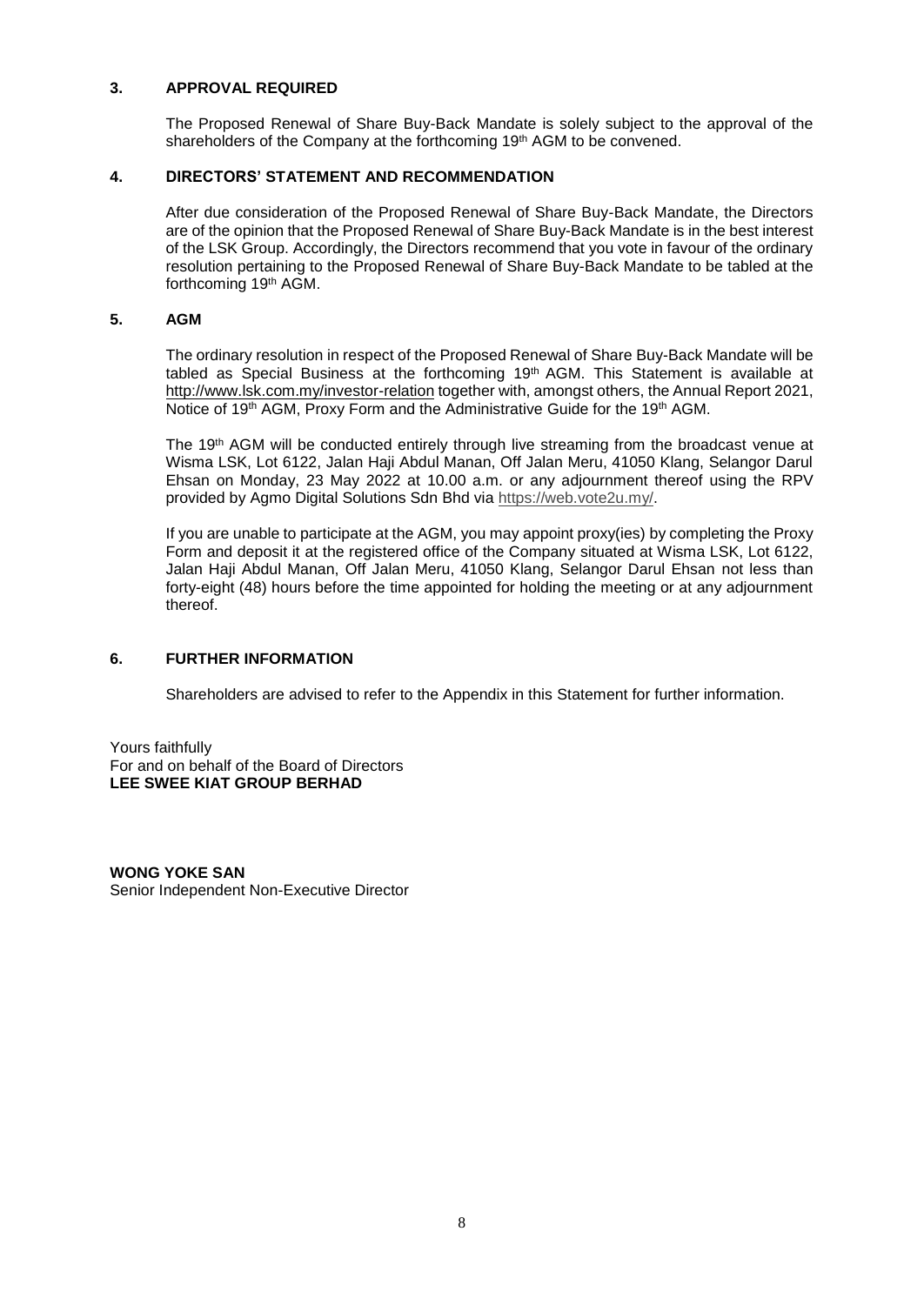## **APPENDIX I**

## **FURTHER INFORMATION**

## **1. RESPONSIBILITY STATEMENT**

The Directors of LSK have seen and approved the contents of this Statement and they collectively and individually accept full responsibility for the accuracy of the information given in this Statement and confirm that, after having made all reasonable enquiries and to the best of their knowledge and belief, there are no other facts the omission of which would make any statement in this Statement misleading.

## **2. DOCUMENTS AVAILABLE FOR INSPECTION**

Copies of the following documents are available for inspection by members of the Company at the registered office of the Company at Wisma LSK, Lot 6122, Jalan Haji Abdul Manan, Off Jalan Meru, 41050 Klang, Selangor Darul Ehsan during normal business hours from Mondays to Fridays (excluding Public Holidays) from the date of this Statement up to and including the date of the forthcoming AGM:-

- (a) Constitution of LSK; and<br>(b) Audited consolidated fina
- Audited consolidated financial statements of LSK for the past two (2) financial years ended 31 December 2020 and 31 December 2021.

## **THE REST OF THIS PAGE HAS BEEN INTENTIONALLY LEFT BLANK**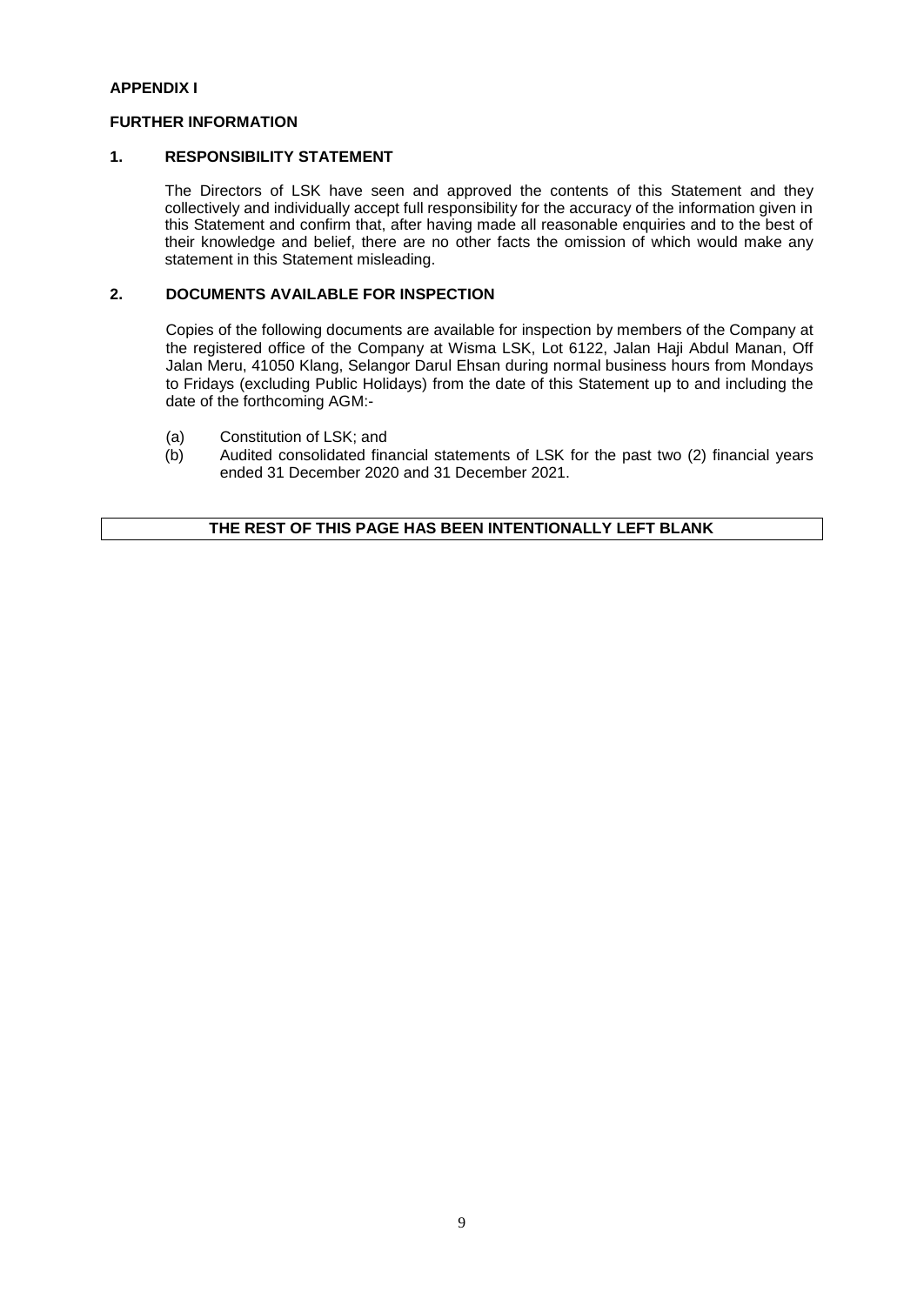## **APPENDIX II**

## **ORDINARY RESOLUTION TO BE TABLED AT THE 19 TH AGM OF LSK IN RELATION TO THE PROPOSED RENEWAL OF SHARE BUY-BACK MANDATE**

## **ORDINARY RESOLUTION**

## **PROPOSED RENEWAL OF SHAREHOLDERS' MANDATE FOR THE AUTHORITY TO THE COMPANY TO PURCHASE ITS OWN SHARES OF UP TO TEN PER CENTUM (10%) OF THE TOTAL NUMBER OF ISSUED SHARES**

"THAT subject always to the Companies Act 2016 ("the Act"), the Constitution of the Company, the Main Market Listing Requirements of Bursa Malaysia Securities Berhad ("Bursa Securities") ("Listing Requirements") and all other applicable laws, guidelines, rules and regulations, the Company be and is hereby authorised, to the fullest extent permitted by law, to purchase such number of issued shares in the Company as may be determined by the Directors of the Company from time to time through Bursa Securities upon such terms and conditions as the Directors may deem fit and expedient in the interest of the Company provided that:-

- (i) the aggregate number of issued shares in the Company ("Shares") purchased ("Purchased Shares") and/or held as treasury shares pursuant to this ordinary resolution does not exceed ten per centum (10%) of the total number of issued shares of the Company as quoted on Bursa Securities as at point of purchase; and
- (ii) the maximum fund to be allocated by the Company for the purpose of purchasing the shares shall not exceed the aggregate of the retained profits of the Company based on the latest audited financial statements and/or the latest management accounts (where applicable) available at the time of the purchase,

("Proposed Share Buy-Back").

AND THAT the authority to facilitate the Proposed Share Buy-Back will commence immediately upon passing of this ordinary resolution and will continue to be in force until:-

- (a) the conclusion of the next Annual General Meeting ("AGM") of the Company following the general meeting at which such resolution is passed at which time the authority shall lapse unless by ordinary resolution passed at the meeting, the authority is renewed, either unconditionally or subject to conditions;
- (b) the expiration of the period within which the next AGM of the Company is required by law to be held; or
- (c) revoked or varied by ordinary resolution passed by the shareholders of the Company in a general meeting,

whichever occurs first, but shall not prejudice the completion of purchase(s) by the Company of its own Shares before the aforesaid expiry date and, in any event, in accordance with the Listing Requirements and any applicable laws, rules, regulations, orders, guidelines and requirements issued by any relevant authorities.

AND THAT the Directors of the Company be and are hereby authorised, at their discretion, to deal with the Purchased Shares until all the Purchased Shares have been dealt with by the Directors in the following manner as may be permitted by the Act, Listing Requirements, applicable laws, rules, regulations, guidelines, requirements and/or orders of any relevant authorities for the time being in force:**-**

- (i) To cancel all or part of the Purchased Shares;
- (ii) To retain all or part of the Purchased Shares as treasury shares as defined in Section 127 of the Act;
- (iii) To distribute all or part of the treasury shares as dividends to the shareholders of the Company;
- (iv) To resell all or part of the treasury shares;